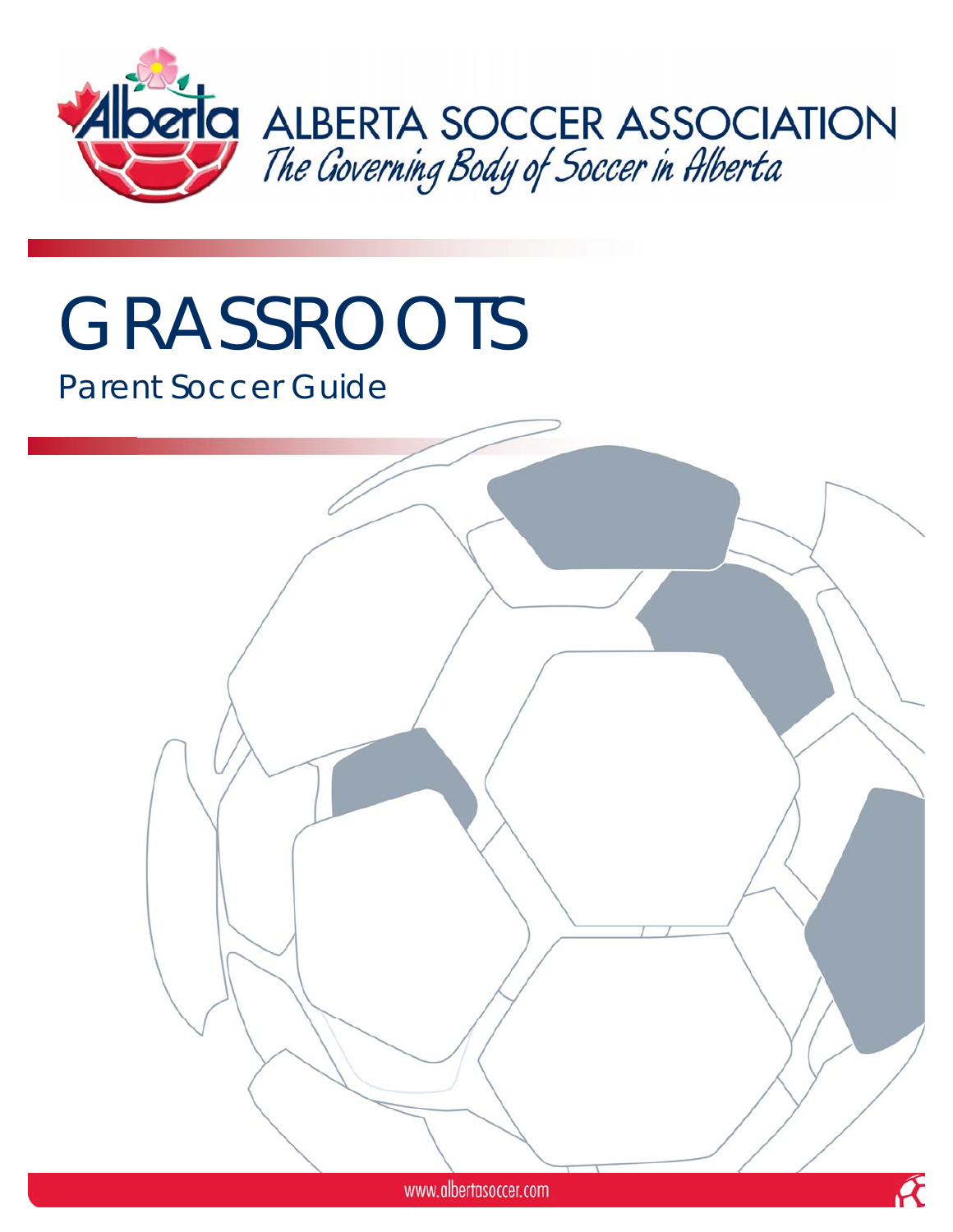# TECHNICAL DEPARTMENT CONTACTS

John Clubb: Manager of Grassroots Development

jclubb@albertasoccer.com

Matt Thomas: Manager of Coach Education

mthomas@albertasoccer.com

Claire Paterson: Coach Education Program Assistant

cpaterson@albertasoccer.com

#### *Mission Statement:*

*The Alberta Soccer Technical Department seeks to promote personal development and wellbeing through the* provision of soccer participation opportunities for all within Alberta. The sport of soccer provides a lifetime of *opportunities for players, parents, coaches, officials, and administrators and Alberta Soccer seeks to provide guidance and support to all those wishing to embrace the sport that has become the World's Game.* 

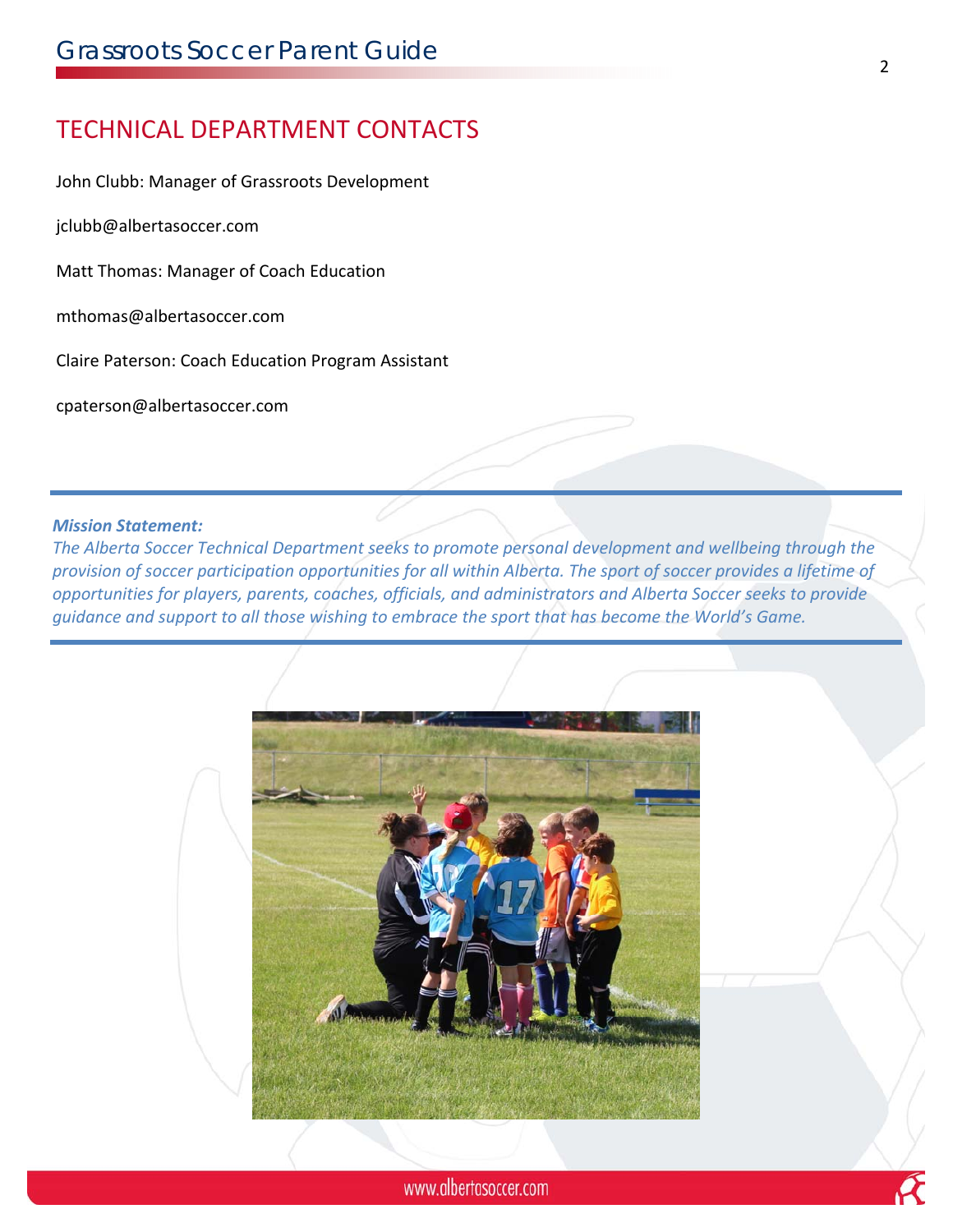#### INTRODUCTION

Soccer has become the World Game and Alberta Soccer holds responsibility for governing and managing the long-term development of the sport within the province. Linking with 23 urban and rural member districts, the technical department recognizes the need to support many new parents and players coming into the game and those already embracing it. This document seeks to provide a user-friendly guide for new and established parents and players within the game.

#### WHY IS SOCCER THE WORLD GAME?

- Kids love to play because it is FUN
- It is inexpensive and easy to organize
- There are few rules (especially within small-sided soccer)
- It encourages physical literacy (ABC's of movement) from a young age
- It teaches many life skills for developing players
- It encourages social development through interactions with other players
- It presents a life-time of excitement, challenges and memories

# LONG TERM PLAYER DEVELOPMENT

Sport Canada developed a model for athletic development within many of the leading sports in Canada. This has been adapted by Canada Soccer as the Long‐Term Player Development Plan, which all Alberta Soccer Programming aligns to.

Long-term Player Development is a plan to guide the soccer player through development, training, competition, and recovery aspects of performance based on biological age (i.e. Physical maturity) rather than chronological age. It is player-centered, coach-driven, administration, sport science, and sponsor supported.

Long Term Player Development ensures players have the right coaching at the right time. There is some controversy around competition, but LTPD does not abdicate competition, it seeks to ensure that competition is viewed in a reflective light of the player's stage of development. It has been researched and observed through experiential analysis that many children under the age of 12 years do not view competition the same as adults. It is important to recognize that one of the benefits of removing competition (scores and standings) at a young age, is that it encourages children to be more competitive, by allowing them to express themselves more freely. The goal of LTPD is to encourage a sporting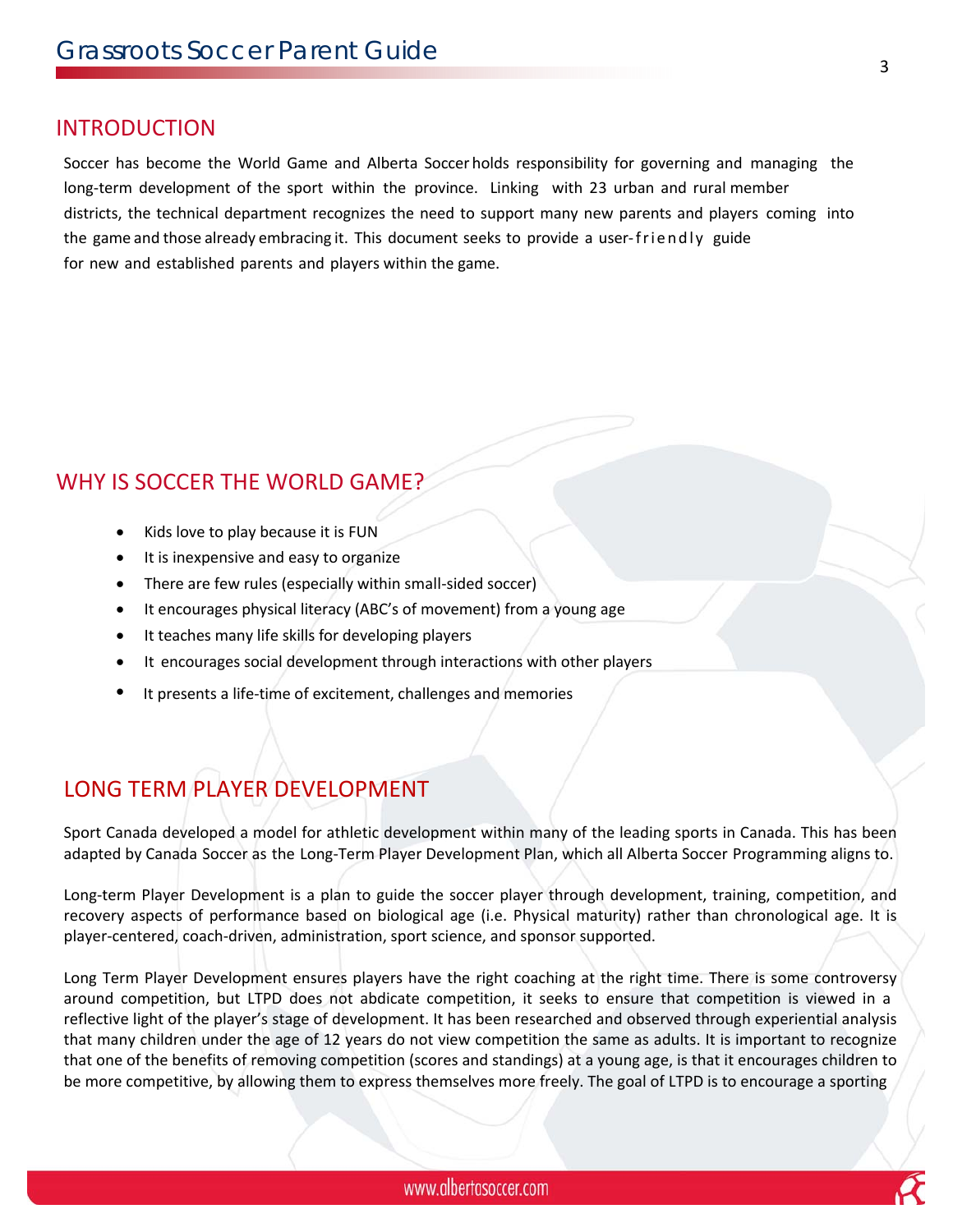environment that reflects the needs of young players, in the hope that they will pursue an active life into adulthood.

LTPD advocates the development of physical literacy from a young age, where players are encouraged to explore and experiment during their early introduction to the sport. The focus is on developing Agility, Balance and Coordination; physical attributes that are the foundation of physical development and execution in later life and sporting endeavors. For further information on Long Term Player Development parents are encouraged to view the following external links

- www.canadiansportforlife.ca
- https://www.canadasoccer.com/canada‐soccer‐ pathway‐ltpd‐‐s16879
- http://activeforlife.com
- https://albertasoccer.com/player/resources/

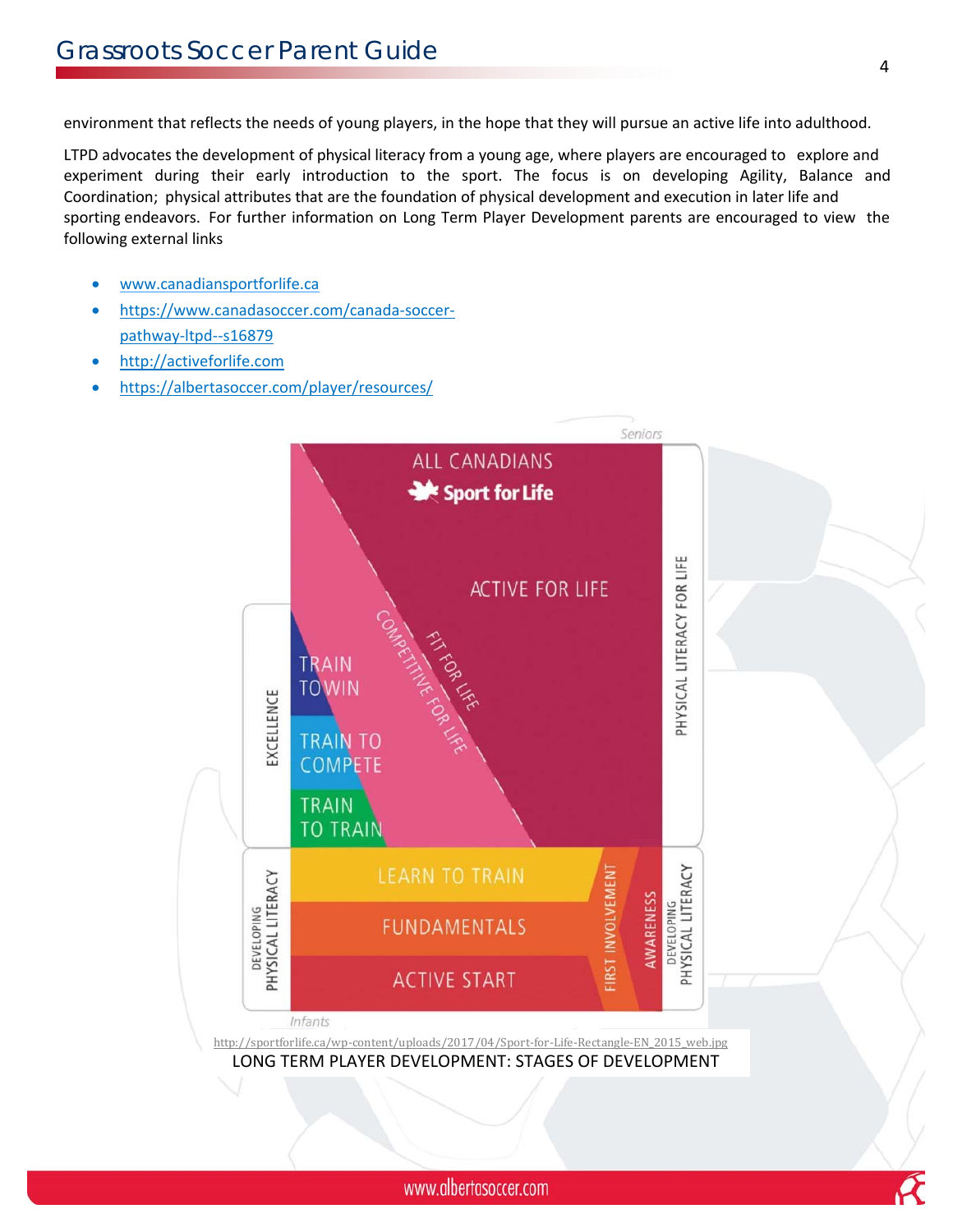#### PLAYER NEEDS

The first consideration for any player coming into sport is to recognize the attraction of their participation. This means the support and encouragement of significant others is critical for the child. A constant challenge in sport development is ensuring the right support is in place from a parents, coaches, teams/clubs, districts and provincial level.

#### WHY PLAY?

An important consideration is to ask your child why *they* want to play soccer. There are likely many reasons, and as a parent it is important that we recognize and support these. Some initial attractions could be to be with friends or because they find it fun. Adults should support these motives by encouraging an emphasis upon performance and development over game outcomes. Sport experiences should reflect the child's stage of development. Many younger children are focused upon developing an identity of self, not team or *us*. As the player develops their passion for soccer and begins to master the techniques, their focus will become developmental and later competitive within a team environment. The consideration for all parents is to mirror the child's aspirations by supporting their involvement in the game.

Soccer presents a learning environment and challenge for players; it is when these challenges are successfully met that a player's passion grows. However, to overcome a challenge (such as mastering a new move or technique), there will be mistakes and errors. These should not be viewed negatively, but as an opportunity to learn and embrace development. LTPD, as indicated earlier, advocates seven stages of development to guide how we support our children:



- 1. Active Start
- 2. FUNdamentals
- 3. Learn to Train
- 4. Train to Train
- 5. Training to Compete
- 6. Training to Win
- 7. Active for Life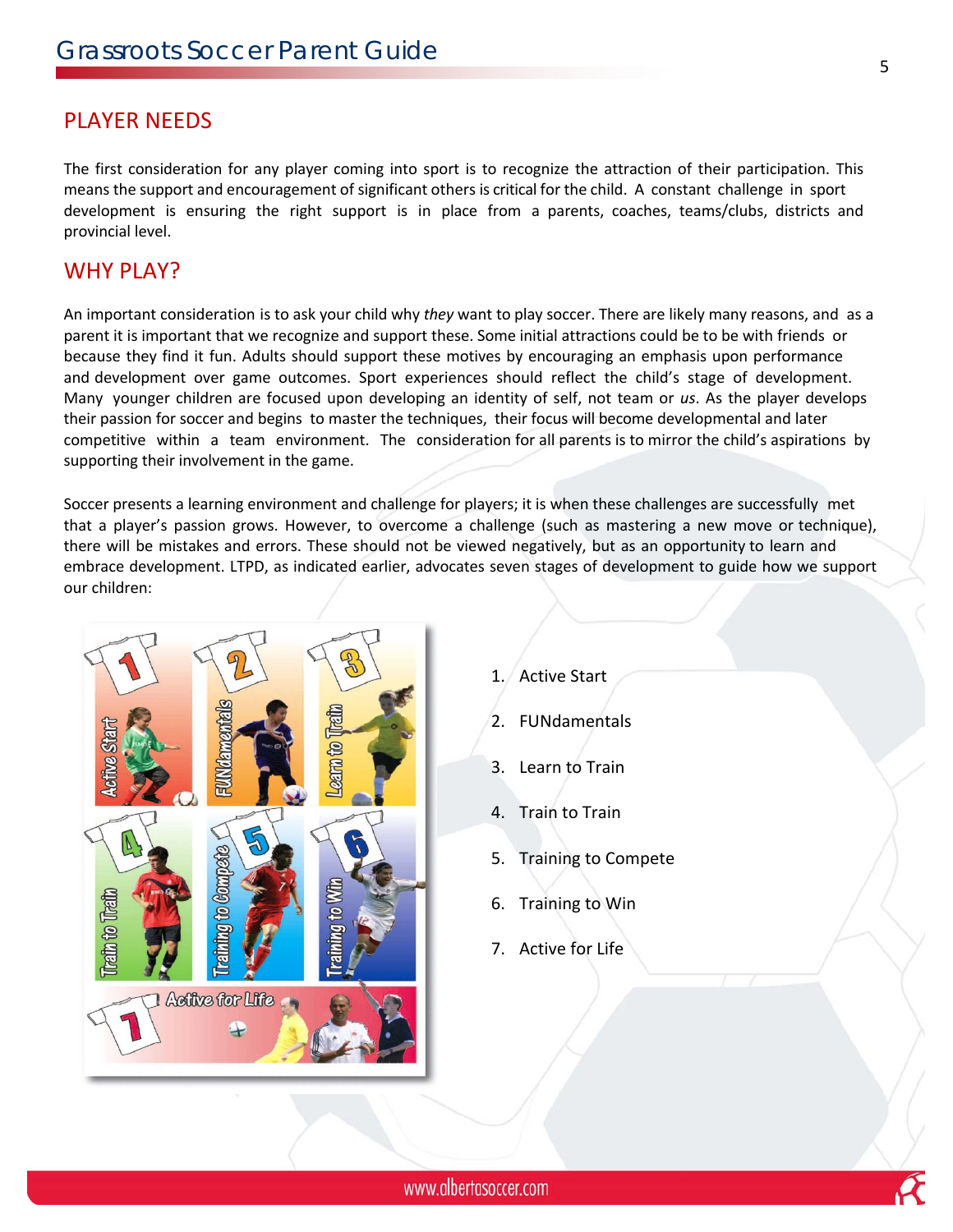| <b>STAGE</b>                                   | <b>FOCUS</b>                                                                                                                                                                                                                                                                                                                                                                                                                                            |  |  |
|------------------------------------------------|---------------------------------------------------------------------------------------------------------------------------------------------------------------------------------------------------------------------------------------------------------------------------------------------------------------------------------------------------------------------------------------------------------------------------------------------------------|--|--|
| <b>Active Start</b>                            | Development of physical literacy; running hopping,<br>skipping, balancing etc. There will be mistakes and<br>players falling and tripping as they 'find their feet'.                                                                                                                                                                                                                                                                                    |  |  |
| <b>FUNdamentals</b>                            | Ball mastery; building on physical literacy to support the<br>development of mastering the ball. Within this stage, the<br>player's focus is often upon themselves and the ball.<br>Expect frustration and a very limited desire to share.<br>Encourage self-exploration to allow the players to<br>experiment with new moves and tricks.                                                                                                               |  |  |
| <b>Learn to Train</b>                          | This is the stage where the game concept really takes<br>hold. The player has mastered the individual techniques<br>and is ready to put them into play, in a game. So now is<br>the time for the focus to move towards team play and<br>tactics. Again there will be mistakes and misplaced<br>passes. The focus should therefore be on exploring<br>options of play and not whether a play was the right or<br>wrong one.                              |  |  |
| Train to Train, Train to Compete, Train to Win | These stages are recognized as high performance stages<br>of development, not every player will progress through<br>these on a sequential pathway. Some may enter and<br>later return to more participatory stages of development<br>before entering the final stage of Active for Life.                                                                                                                                                                |  |  |
| <b>Active for Life</b>                         | This is the final stage of development; some players may<br>be returning to soccer or entering it for the first time.<br>However the emphasis is upon participation and fun. So<br>regardless of age, ability or level of competition there is<br>always a game to be played. Active for Life also<br>embraces the provision of further supporting options<br>within coaching, officiating or administration support to<br>the development of the game. |  |  |

In observing the LTPD model there is recognition that some players will develop through various stages of development quicker if they receive positive support and encouragement. The game will also be more entertaining for the parents if they can see development as a positive outcome opposed to game results.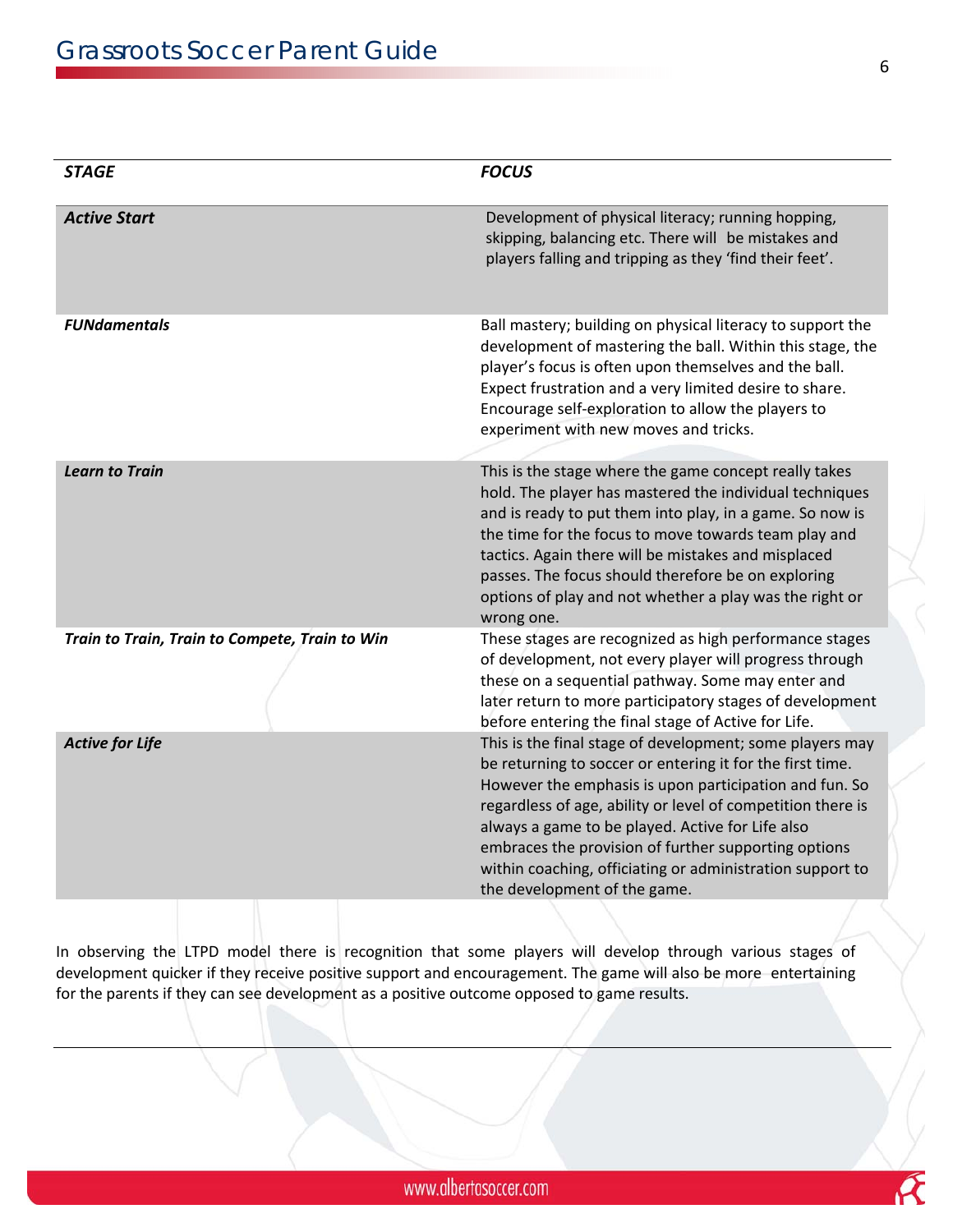#### HOW TO PLAY?

Soccer is a predominantly lower body game, in which players are allocated to two teams. The game takes place on either an indoor or outdoor field, with rectangular goal posts at each end. The teams must maneuver a ball away from their opponents and attempt to score by playing the ball into an opponent's goal. Whilst simple in its description it becomes complex in its execution, especially as players develop their technical ability to manipulate the ball. There are few rules (seventeen) but many decisions that need to be made, which is what provides the excitement, drama and sometimes controversy that is soccer. More importantly, everyone involved in the game develops an opinion and these are very rarely matched.

#### EQUIPMENT NEEDS

Equipment needs for soccer will vary according to the game format and level of competition. There are many different formats; from regulation soccer, to futsal, indoor, and beach soccer. However, the most recognized form of soccer is played on a field with dimensions and rules to match the player's stage of development.

In terms of equipment, players should seek to attend all practice and game activities in appropriate clothing, which will be dependent upon not only the facility but also changing weather conditions. Even in summer, conditions may get cold with strong winds across Alberta. Always consult the weather networks when dressing for soccer as a parent/spectator or player.

It is mandatory for players to wear shin‐guards, to protect the lower legs from impact injuries. These should be bought from a reputable retailer with due consideration to appropriate fit. Some shin‐guards will come in a singular pad to cover the shin-bone area, while many more have built in ankle support and protection. It is recommended that players try these for comfort and practicality before purchasing.

Appropriate shoes are important, as there are indoors and outdoors options. Advice may be sought from the club coach or a retail outlet. Generally, 'flats' (flat soled shoes) are used for indoor soccer and rubber based studded cleats for outdoor soccer. Wherever possible, soccer shoes should be bought, to offer comfort and support for the required actions when playing. Running or other 'sport' shoes will not give the same support.

Uniforms are usually distributed by individual clubs and comprise of soccer socks, shorts and jerseys. When playing a game, these should be matching colors for a team. Again, consideration should be made to reflect the changing climatic conditions.

Ball size is an important factor for game play and practice. General retail soccer ball sizes range from size 3‐5 and should be used according to the age appropriate guidelines:

Size 3 – U4‐U8 age groups

Size 4 – U8‐U11 age groups

Size 5 – ages U12 and above

#### NUTRITION AND HYDRATION

It is important to consider the provision and content of refreshments for soccer. Most games and practices take place between 60‐90 minutes and the weather will need to be a consideration. Dependent upon the age of the player and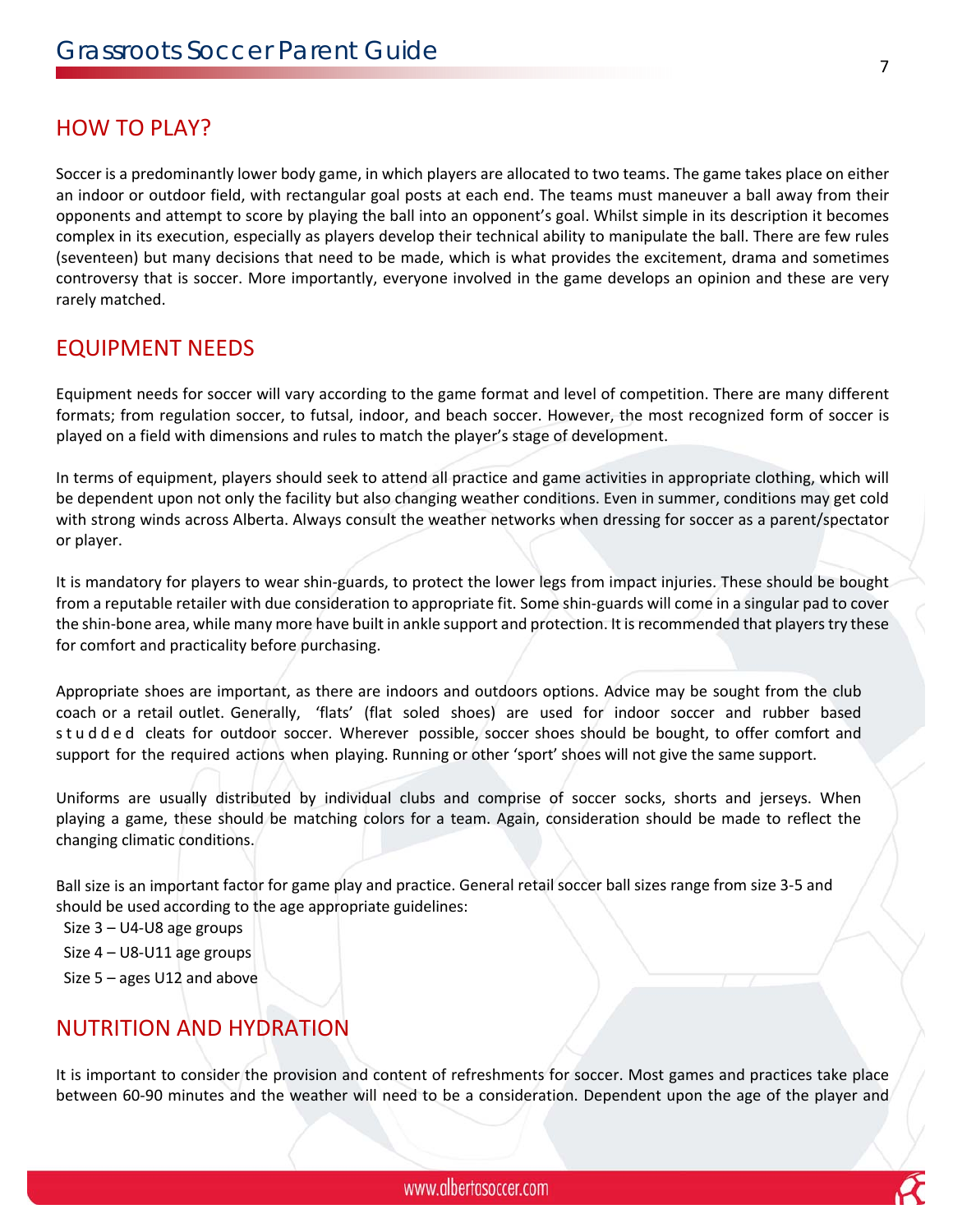intensity of the exercise, it is recommended that all players should use fluid replacement. Ideally water alone will suffice, especially for lower intensity practices. However, in hotter conditions and higher intensity some electrolyte replacement fluids are recommended.

It is further recommended that players eat proficiently before a game or practice and then following the activity. The type of nutrition before the game will be dependent upon individual dietary needs and level of competition, but it is also recommended that sufficient time is allowed for digestion. Following a game, players should eat a meal high in carbohydrates and protein, as the body's energy stores will be depleted. Protein also aids muscle repair and development.

It is advised that soccer players avoid sugary based foods around playing times, as these give a sharp release of immediate energy that is followed by an energy slump. Also avoid soda and sugary carbonated drinks as these lead to dehydration.

# BEING A SUPPORTIVE SOCCER PARENT

The roles of a soccer parent are many and varied, from taxi driver, to uniform cleaner, cheerleader, scheduler etc. There are also many roles that parents may be required to volunteer in support of their child's passion. These may include team coach, manager, medical support, etc. However, the first consideration is what this opportunity may give you as a parent, an opportunity to bond and share your child's passion, not control it.

To be a supportive parent, it is important to recognize some of the spoil sport behaviors that drive children away from soccer and sport;



- o Adult criticism and yelling
- o Too much emphasis on the game outcome (result)
- o Players not receiving sufficient playing time
- o Fear of failure (making mistakes)
- o Boring practice sessions

Many of these actions are be driven by adults.

As indicated, an important role for any parent is to share your child's passion, not control it. Ask them questions about their interest and performances. Avoid giving all the answers or critical feedback. Players respond to positive feedback, so offer praise and support to their performance. When providing feedback, it is important to offer it from a supportive performance perspective. A player may control their performance in accordance to the degree of effort they exert, but rarely does one player control the result. Everyone enjoys the thrill of challenging their ability and no more so than in a closely contested game, when the result could go for either team; rather than a one‐sided game that challenges neither team. Encourage your children to embrace the thrill of challenge, in the knowledge that mistakes will be made and lessons learnt. At times, when it feels that nothing may be going right, remind them that 'one game doesn't make a season.'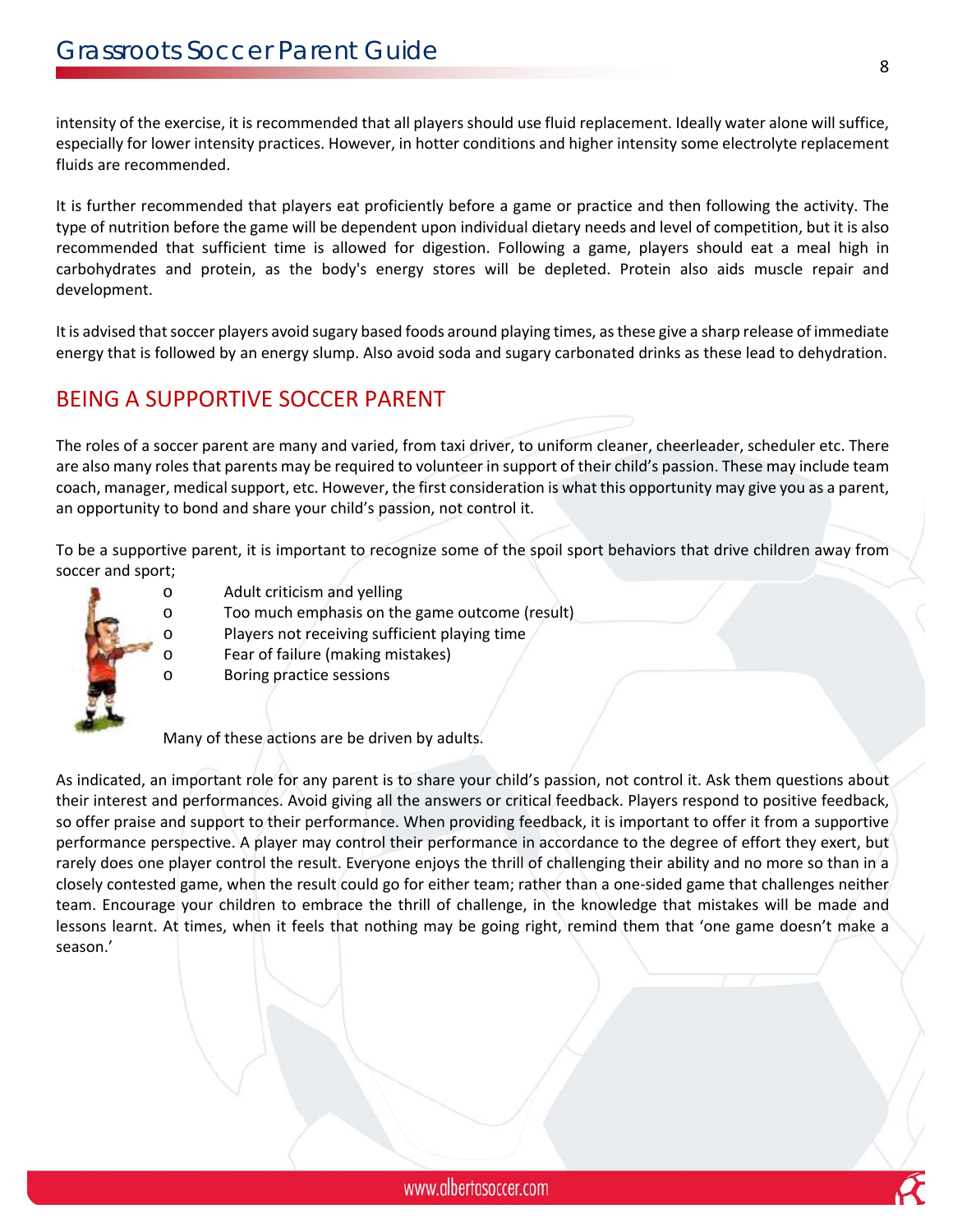If you are a committed parent who enjoys the game then you could consider taking up a volunteer role to help the club or program. Evidence shows that children whose parents have an active interest in their child's sport have greater satisfaction than those children whose parents have too much or too little involvement. In essence, children want to share the game with their parents, but not be pressured by the relationship (see table below).



Figure 2 LTAD and Parent Involvement

#### BECOME INVOLVED

Many coaches get involved in soccer because their children choose to play. The challenge is encouraging adults to share the many roles that are required to support a program. Some parents shy away because they don't wish to impinge on another volunteer, but the best team is a team where everyone works in support of each other and to their strengths. Consider your personal skills and experiences, then how they may support the team. An accountant would make a great financial fund-raiser; a fitness trainer could offer physical development opportunities. Express your interests and skills to the club and join a team, to help your child's enjoyment. Below are a sample of roles required to support a team, but the degree of responsibility will be determined by the age and level of competition the team participates within.

| <b>Required roles</b> | <b>Desired qualities</b>                                                                                                                                                                                                  |
|-----------------------|---------------------------------------------------------------------------------------------------------------------------------------------------------------------------------------------------------------------------|
| Coach/assistant coach | This role is suited to someone who has played and a passion for                                                                                                                                                           |
|                       | soccer. They should have personable qualities and enjoy supporting and                                                                                                                                                    |
|                       | communicating with children and the element of play. They will also need to be                                                                                                                                            |
|                       | punctual, reliable, organize and have fun.                                                                                                                                                                                |
| Manager               | This role requires an organized and efficient person who has effective communication<br>skills. There is a responsibility to communicate with all parents and representatives in<br>relation to arranging team games etc. |
|                       |                                                                                                                                                                                                                           |
| Social Engagements    | There will be team events and activities above and beyond scheduled                                                                                                                                                       |
|                       |                                                                                                                                                                                                                           |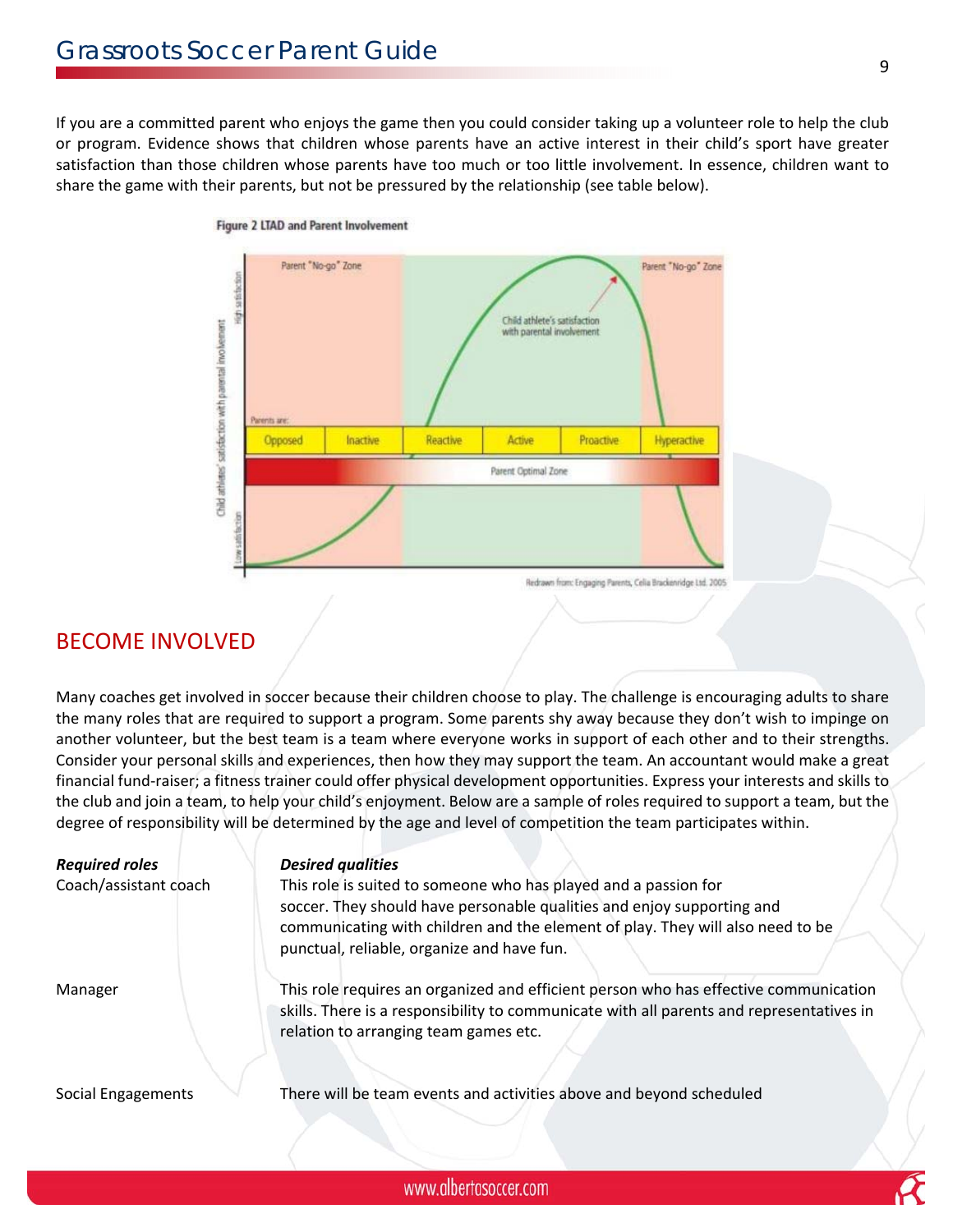commitments. This would suit a sociable and engaging person with many links into a community.

Fund Raiser Some teams may require an administrator to help assist with the collection and accounting of tournament fees or social engagements.

These are a few team commitments; some individuals may feel they have the time and expertise to support the club at a 'board of directors' level. Whatever level of support an individual can offer would be appreciated, especially in an ever‐ increasingly busy society.

### BECOMING AN EDUCATED PARENT

As many things today, the easiest way to learn new ideas is through your children… so consider the following activities together

- Watch professional games on television
- Discuss what your child enjoys in soccer
- Discuss the rules and culture of the game
- Ask, what your child wishes to hear from you (parent); before, during and after the game
- Seek what you (parent) can do to help your child prepare and enjoy their soccer
- Listen and hear what the coaches are seeking from the players in a game
- Tell your child you are proud of them
- Promote the spirit of fair game in your club

Alberta Soccer's Grassroots Department offers a "Parents Play" Clinic for parents who are seeking new ideas and support on how to engage with your child in soccer and how to be a good soccer parent.

Please visit https://albertasoccer.com/player/grassroots/ for further information and resources on this program and other Grassroots resources.

# THE GAME TECHNIQUES AND SKILLS

As indicated the LTPD plan promotes a developmental framework for players, related to age appropriate activities. The FUNdamentals stage encourages the exploration of many of the games techniques that evolve into game related skills within the Learning to Train stage. Here is a list of the prominent skills that parents should observe and encourage for all young players to master.

DRIBBLING: Dribbling is the one skill beyond scoring that excites and attracts spectators to soccer. Being able to manipulate the ball between and around opponents, whilst maintaining possession with your feet is challenging. A key aspect for an effective dribbler is a relaxed and positive perspective. Therefore, wherever possible encourage your child to try tricks and moves and never reprimand them when they are unsuccessful. Even the most skilled players lose possession at times; the key is that they have the courage to keep playing and developing new moves.

PASSING: Soccer is a team game and a key objective is to move the ball quicker than the opposition may pursue it. The most effective manner of achieving this is through passing, encourage players to recognize how and when to pass the ball effectively and discourage calls of 'kick it!" Indifferently when a player is pressured into kicking the ball, it often falls to the opposition. Interestingly observe the number of passes a team may make in a forward opposed to backward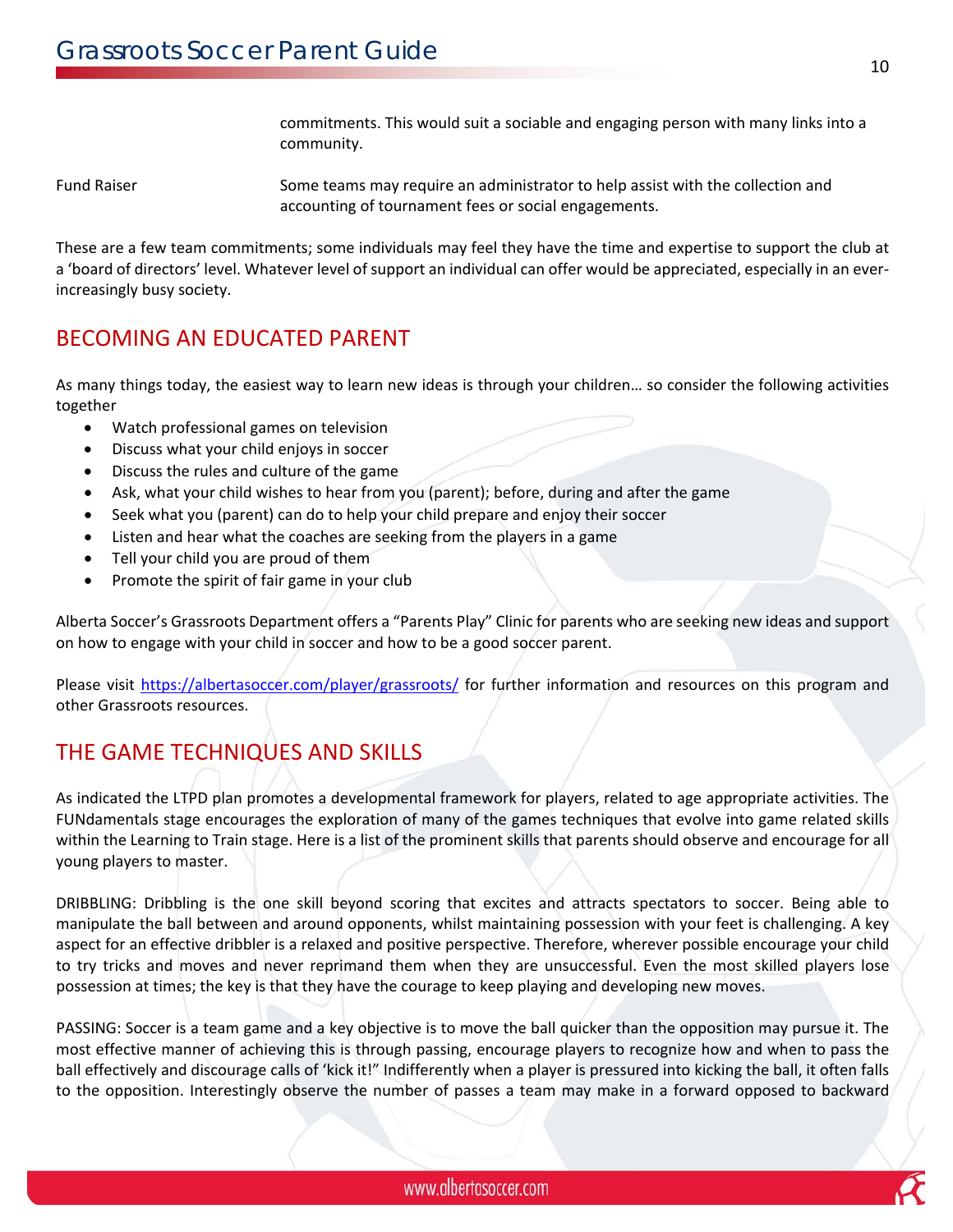direction. Successful professional teams often passthe ball in a backward direction (and maintain possession), more than they go forward, in order to create space.

RECEIVING: Before the ball can be passed, the ball must be received. Also known as "first touch", receiving is an essential skill that must be developed to improve efficiency in maintaining possession of the ball. Any part of the body other than the hands and arms may be used to control the ball. Players with a sublime first touch play with great artistry. Lionel Messi is a pleasure to watch as he controls the ball with ease before either passing or gliding past defenders.

HEADING: Striking the ball with the head becomes a key technique as the players mature; however, it is a good idea to encourage this technique as early as possible, so players may master it later in their development. To begin with, players may start with a balloon or light ball and serving it to themselves. Don't throw the ball at a child's head; this may arouse a deeper fear for later in their development.

GOALKEEPING: This is a specialized position that allows the use of hands. Although it is beneficial for everyone to have a go at playing in goal, it is certainly not everyone's desire to have a ball hit at them and to get in the way of it. You may identify your potential goalkeepers by encouraging hand‐eye co‐ordination drills with a ball early in their development.

SHOOTING: If you don't shoot, you don't score. One of the most challenging aspects for a coach is to get players beyond the fear of missing. So always praise a player who demonstrates the desire to shoot. Shots do not always have to be struck hard, indeed the best pass within the game is the one that ends in the opponents' net.

RUNNING OFF THE BALL: This is a skill that is not so obvious to all, but many successful plays in soccer may be the result of a player's unselfish runs away from the action, a run that distracts the focus of the opposition. Always encourage players who have the knack of making such moves and resultant plays possible.

TACTICS: There have been many formations utilized in soccer, for each different format of the game. In the 11 a side game most teams will align with a defense, midfield and attack. How many players they play in each line will be dependent upon the coaches' discretion and often determined by the players at their disposal or the strength of the opposition. Common formations are

| 11 a side (outdoor) | $: 4-4-2$ | $4-3-3$ $3-5-3$ |  |
|---------------------|-----------|-----------------|--|
| 6 a side (indoor)   | $: 2-2-1$ | $2 - 1 - 2$     |  |

A key consideration and tactical objective is when your team has possession, players should seek to create space. When the opposition have possession, the team should condense space and apply pressure to regain possession of the ball as quickly as possible.

# PRACTICE SESSIONS – PREFERRED TRAINING MODEL

The Preferred Training Model is a supportive organizational model as advocated by FIFA and Canada Soccer. It is recognized by a station rotation approach of delivery, whereby players are placed into small groups and rotate through a series of activity stations led by different coaches. Therefore, the players are constantly engaged with new activities throughout the session and coaches develop their attributes and support to the players within their station. The focus of this approach is that the players are constantly engaged and challenged within the stations where the outcome is upon development and engagement as opposed to team play and achieving a desired game outcome. This model may be supported across all age groups and is also an effective tool in coach development and retention.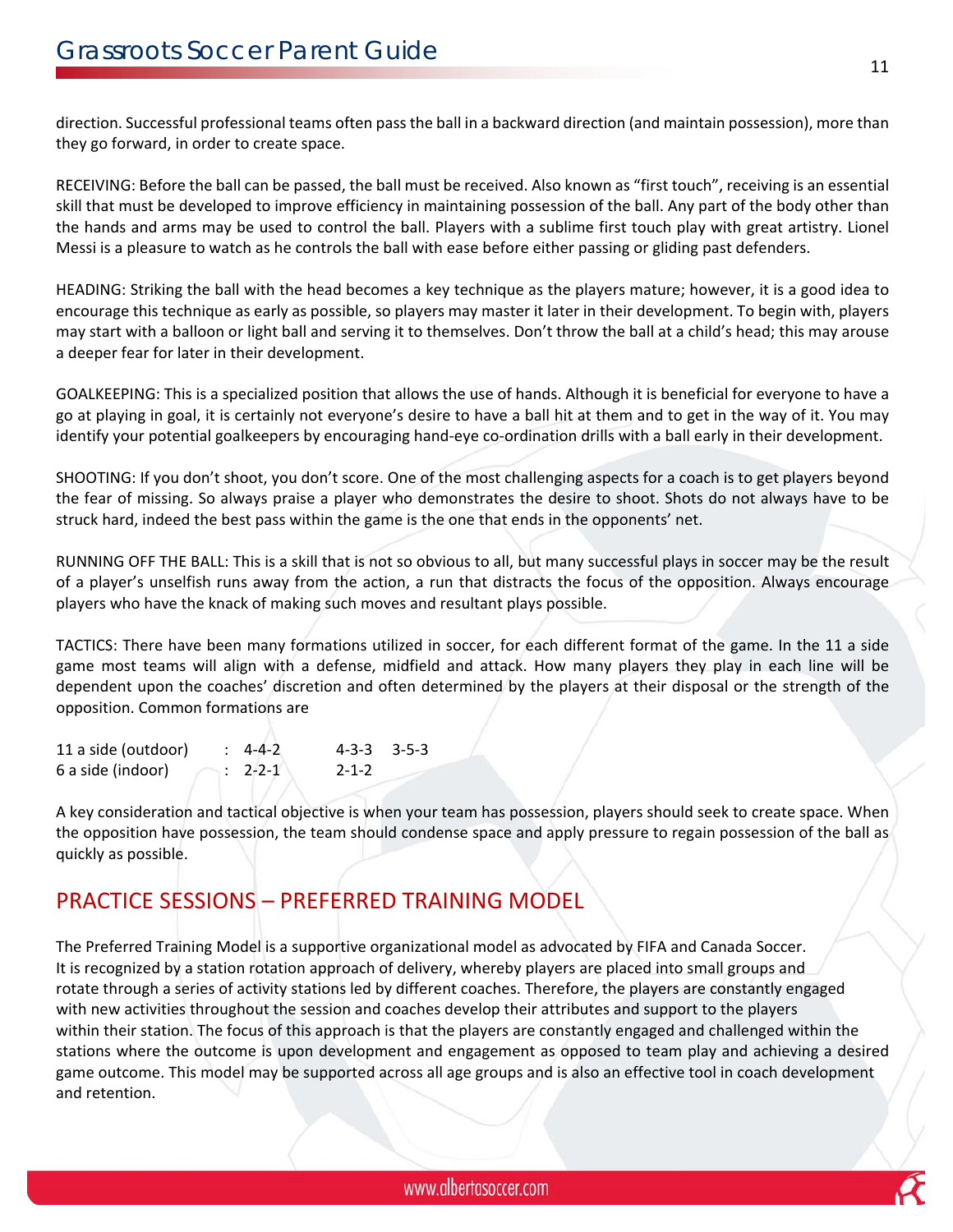#### PRACTICE SESSIONS ‐TEAM

Team practice sessions usually commence with a warm-up to loosen the body and prepare the players mentally for the session. This segment should also set the tone for a fun and active session. Warm-ups should be ball driven, to encourage as many individual touches of the ball as possible – this will encourage the development of technical skills.

Activities must be age‐appropriate, and dictated by the requirements of the group not the 'big' (adult) game. These could come in the form of individual, small group, large group or whole team activities. Typically, the session should present a series of short fun games that reflect a child's thirst for activity and matches their attention span. Coaches should focus on high activity and avoid any activity line‐ups or long lectures. There should also be an element of game related practice and time, so the players are afforded an opportunity to display their development with a realistic game based situation.

A key consideration for all parents is to respect the coaches' rules and direction within the sessions – these should be in place only to support the player's safety and learning.

#### GAME DAY ROUTINES

As a parent avoid placing your expectations upon your child or their teammates. The game is an opportunity for players to test their development, not a battle to be fought and won. As indicated earlier, soccer is a game to be played and mastered. Consider the difference in terminology between these word-pairs: war – game; fought – played; won – mastered.

Allow your child time (space) to relax and prepare before a game. Remember 'why' they wish to compete.

Ensure they are prepared, uniform (appropriate shoes and shin guards), protective clothing (inclement weather) and have adequate refreshments. Children often rely on parents, so show you care without being over bearing.

Allow the coach to meet and greet the players, and then prepare them for the game (physically and mentally).

The coach should offer direction to the game, allow them to do this and avoid giving your interpretation (commentary) on the game, as this may confuse the players.

The coaching staff should hold responsibility for dealing with injuries, so allow them time to assist with this, even in the case of your child being injured.

Applaud positive play, whether this is from your team or the opposition. Applaud and encourage good sportsmanship.

Avoid voicing any criticism to the game officials, they rarely change their decision.

Relax and enjoy the game, remembering that it is but a 'snapshot' of your child's development as an individual and soccer player.

Remember the players will often reflect the behaviors of the significant adults around them, that is you the parents, so be positive role models.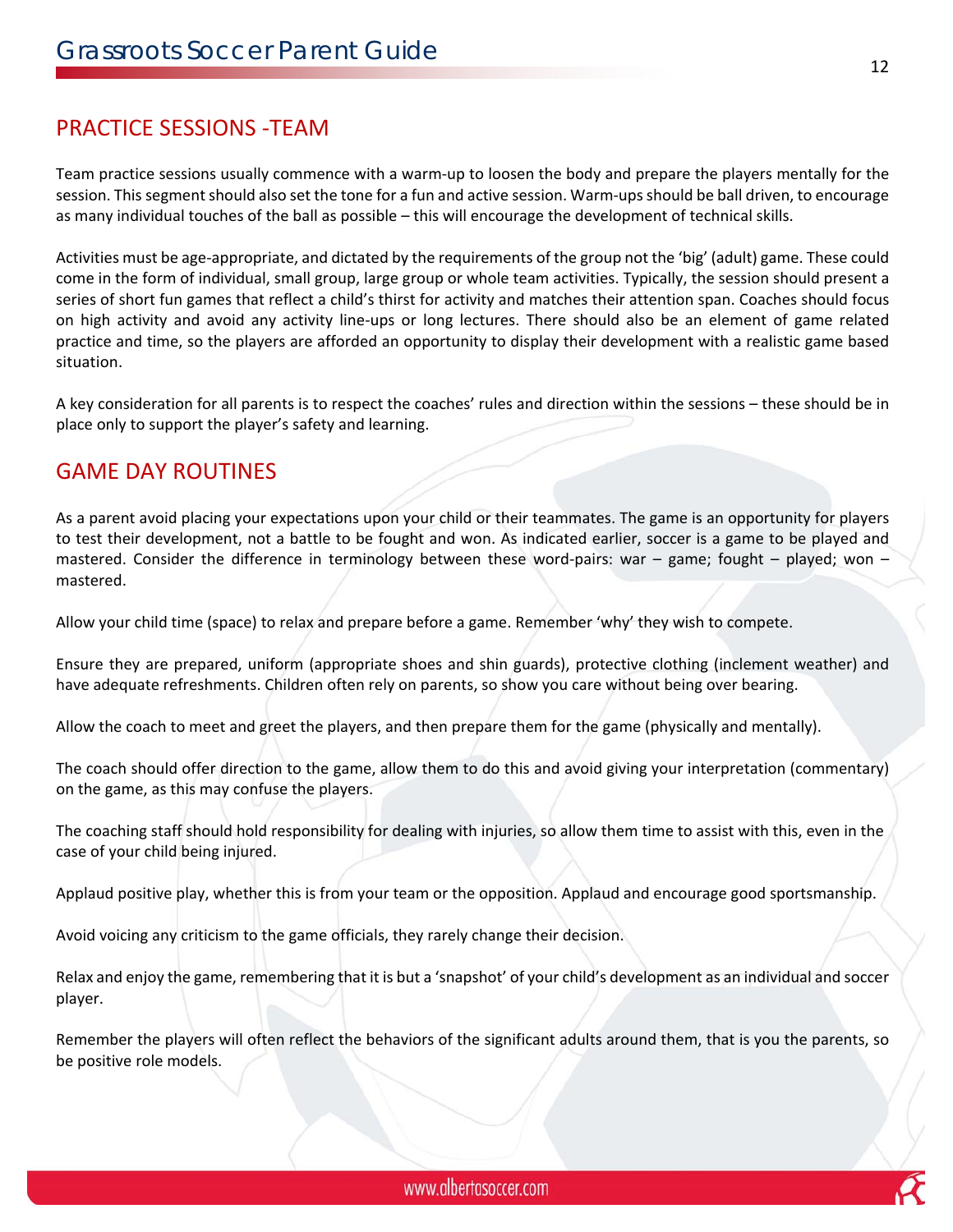#### AFTER THE GAME

Don't reward what you perceive as good, ask your child what they thought was good.

Don't punish what you perceive as failure, development comes from mistakes and the learning that occurs as a consequence.

Remember why your child plays, for the challenge and to have fun – please support these virtues.

#### DEALING WITH A COACH

Firstly, please recognize that most coaches are volunteer parents – they are not always experts.

Let the coach do the coaching and recognize that the game, first and foremost, is about opinions.

Ask the coach, if possible at the outset (start of the season), what their philosophy, team rules and goals are. If you have concerns, then arrange an appropriate time to discuss these with the coach.

Offer support to the coach if you feel you could (have a skill set and experience) contribute something to the team, but do not feel offended if this offer is declined.

Never make assumptions regarding a coach's decisions or actions. If you are in doubt, seek their opinion. If this is not possible then there may be a requirement to communicate with a member of the club's board of directors to act as a mediator.

#### GAME OFFICIALS

Soccer is no different to any other sport, it is based upon opinions, individual opinions and the official is no different. Game officials observe the game as officials, and parents as parents. In recognizing this it is also important to understand that there will be differences of opinions. The objective of the official is to ensure each game is played within the rules and spirit of the game and it is done so in a safe manner. Regardless of age or experience, the official is given authority over the game and their decision is ALWAYS final.

Officiating is not an easy task and mistakes will be made by the game referee as well as the coaches, players and parents. The key is to respect their calls and ensure that the children strive to continue playing within the spirit of the game. As with coaches, let the officials officiate, without obstruction or judgment. Constant criticism only encourages attrition of game officials, and without officials we have no game. Remember, as parents and adults, we are the role models from whom players learn to accept mistakes and positive sportsmanship.

#### FINAL WORDS

Welcome to soccer and a world of fun and opportunities.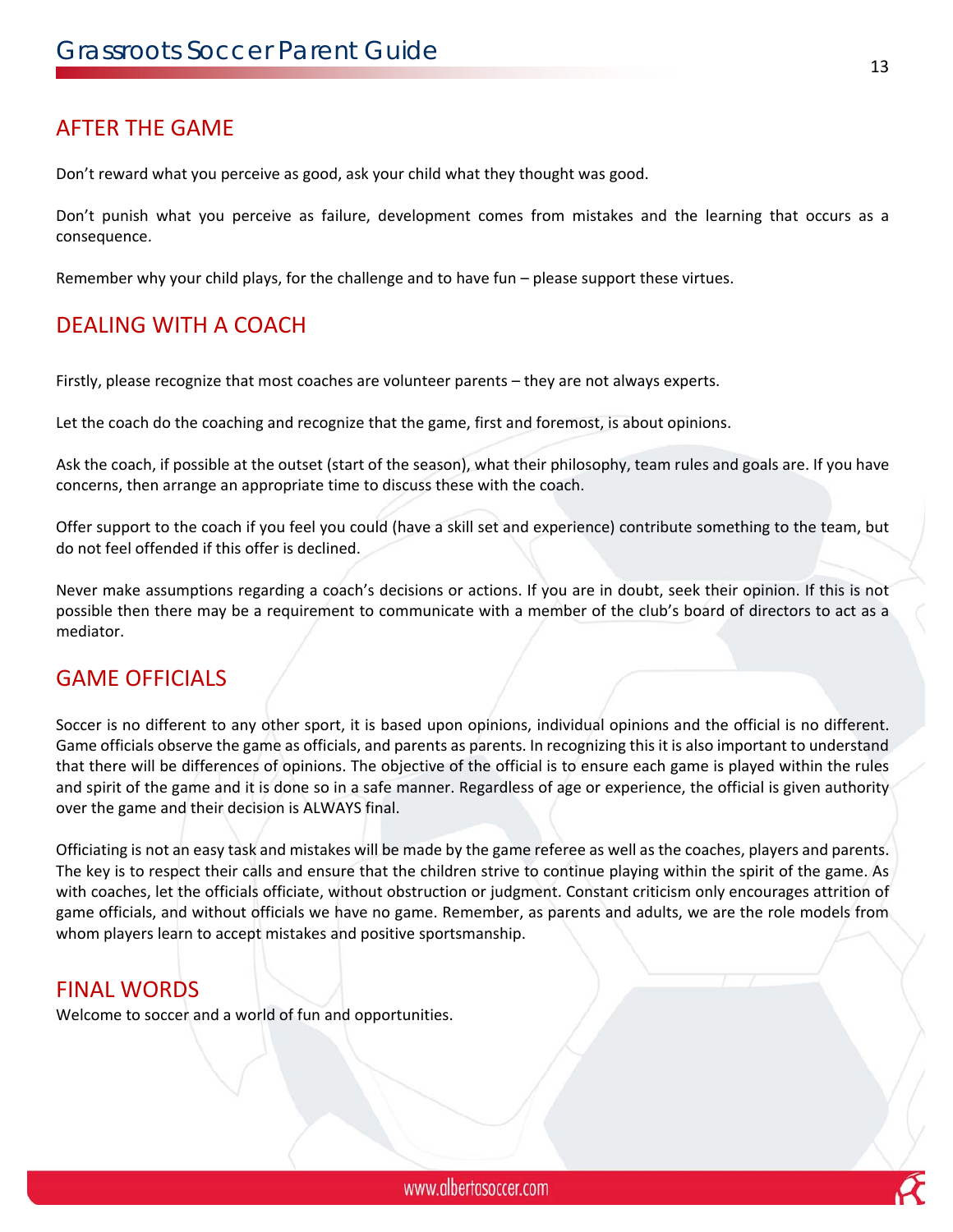# EXTERNAL RESOURCES

There are many external resources for supporting the development of soccer. On a local level, these should include club contacts, i.e. coaches, technical director or board members.

Outside the club, the internet has brought a wide and varied number of potential support networks. Prominent links for soccer are:

Canada Soccer www.canadasoccer.com

Alberta Soccer www.albertasoccer.com

# **COACHING**

www.coachingsoccer101.com

www.bettersoccercoaching.com

www.bytesizecoaching.com